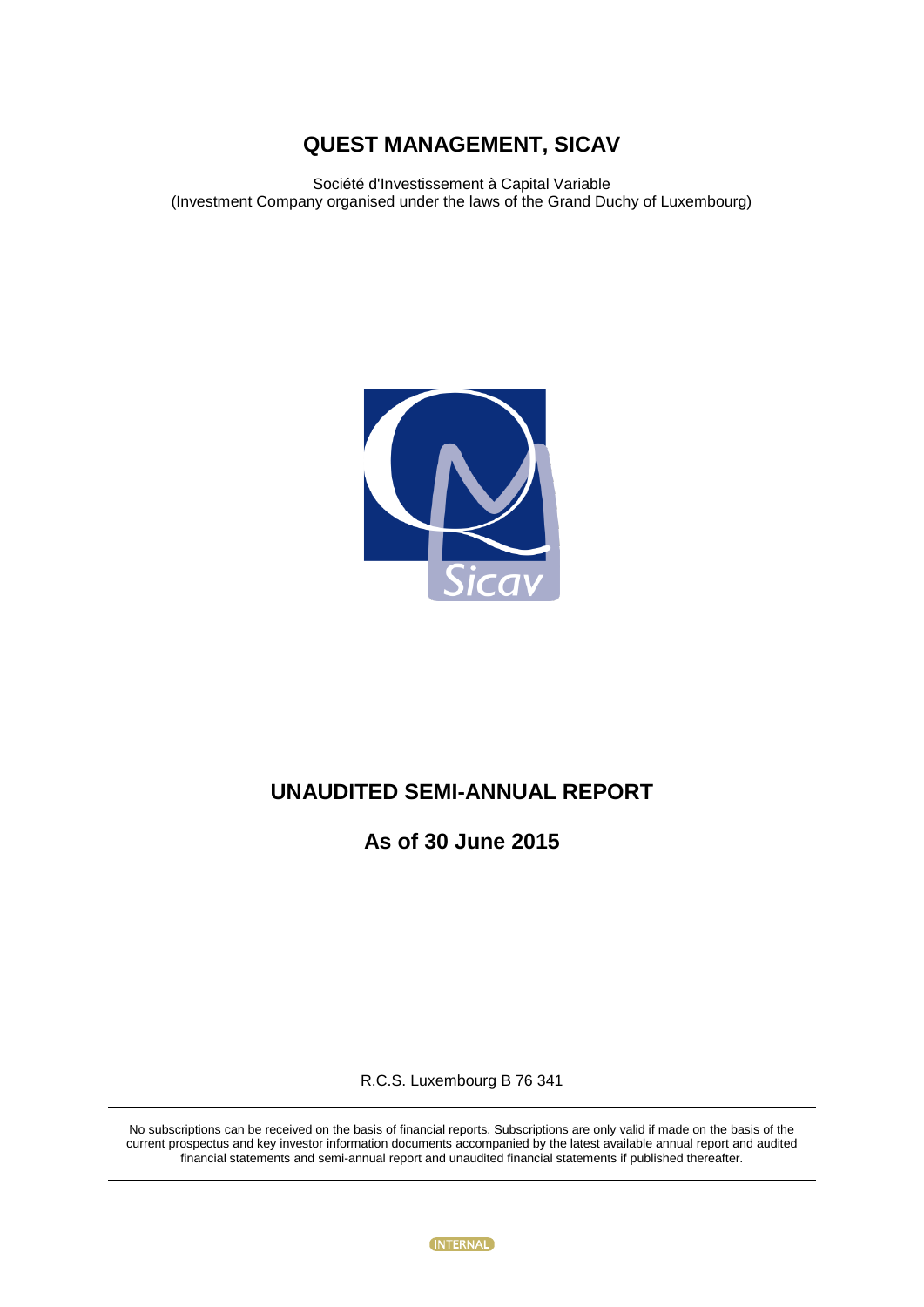Société d'Investissement à Capital Variable (Investment Company organised under the laws of the Grand Duchy of Luxembourg)

### **TABLE OF CONTENTS**

### **UNAUDITED SEMI-ANNUAL REPORT**

| MANAGEMENT AND ADMINISTRATION               | 3               |
|---------------------------------------------|-----------------|
| STATEMENT OF NET ASSETS                     | 6               |
| STATEMENT OF OPERATIONS                     | $\overline{7}$  |
| STATEMENT OF CHANGES IN NET ASSETS          | 8               |
| CHANGES IN THE NUMBER OF SHARES OUTSTANDING | 9               |
| STATISTICAL INFORMATION                     | 10 <sup>°</sup> |
| <b>SECURITIES PORTFOLIO</b>                 |                 |
| • QUEST MANAGEMENT - QUEST CLEANTECH FUND   | 11              |
| NOTES TO THE FINANCIAL STATEMENTS           | 13              |
| SHAREHOLDER INFORMATION                     | 18              |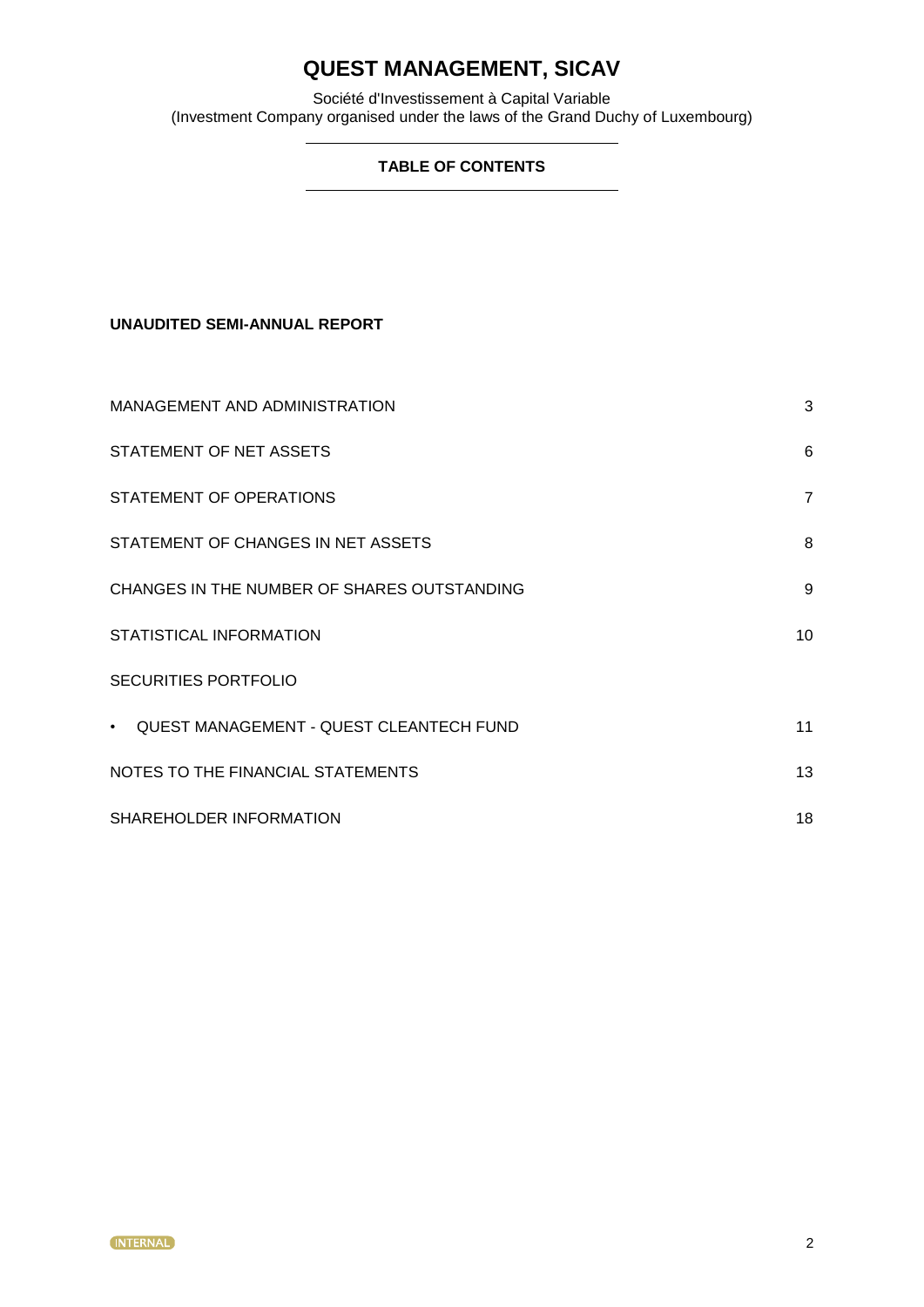Société d'Investissement à Capital Variable (Investment Company organised under the laws of the Grand Duchy of Luxembourg)

### **MANAGEMENT AND ADMINISTRATION**

#### **BOARD OF DIRECTORS**

### **CHAIRMAN**

Mr Patrick de BELLEFROID Company Director Rue de Bossut 10 B-1390 Nethen, Belgium

### MEMBERS

Dr Jos B. PEETERS Managing Director, Capricorn Venture Partners NV Lei 19/1 B-3000 Leuven, Belgium

Mr Romain MOEBUS Member of the Management Committee, VP Bank (Luxembourg) SA 26, avenue de la Liberté L-1930 Luxembourg, Grand Duchy of Luxembourg

### **DAY-TO-DAY MANAGERS OF THE MANAGEMENT COMPANY**

(since 1 January 2015) Mr Eduard von Kymmel Executive Director, VPB Finance S.A. 26, avenue de la Liberté L-1930 Luxembourg, Grand Duchy of Luxembourg

Mr Ralf FUNK Executive Director, VPB Finance S.A. 26, avenue de la Liberté L-1930 Luxembourg, Grand Duchy of Luxembourg

### **REGISTERED OFFICE**

26, avenue de la Liberté L-1930 Luxembourg, Grand Duchy of Luxembourg

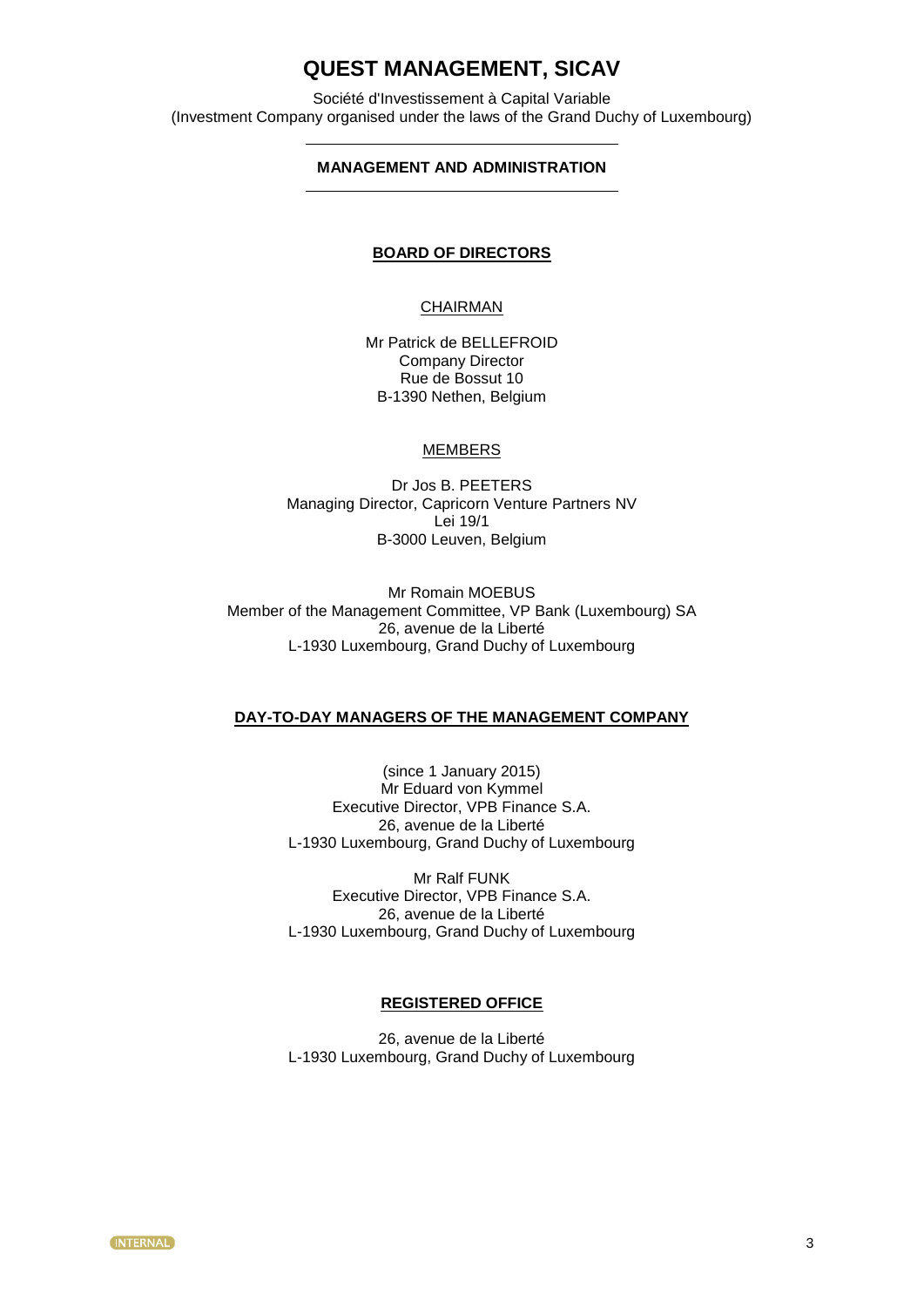Société d'Investissement à Capital Variable (Investment Company organised under the laws of the Grand Duchy of Luxembourg)

### **MANAGEMENT AND ADMINISTRATION**

(continued)

### **MAILING ADDRESS**

P.O. Box 923 L-2019 Luxembourg, Grand Duchy of Luxembourg

### **REGISTRATION NUMBERS**

Luxembourg R.C.S. B 76 341 Luxembourg VAT number LU23760362

### **MANAGEMENT COMPANY, ADMINISTRATIVE AND DOMICILIATION AGENT, CORPORATE, REGISTRAR AND TRANSFER AGENT**

VPB Finance S.A. 26, avenue de la Liberté L-1930 Luxembourg, Grand Duchy of Luxembourg

### **CUSTODIAN BANK AND PAYING AGENT**

VP Bank (Luxembourg) SA 26, avenue de la Liberté L-1930 Luxembourg, Grand Duchy of Luxembourg

### **INVESTMENT MANAGER**

Capricorn Venture Partners NV Lei 19/1 B-3000 Leuven, Belgium

### **MARKETING AGENT**

Capricorn Venture Partners NV Lei 19/1 B-3000 Leuven, Belgium

### **REGISTRATION COUNTRIES**

Belgium (only for Quest Management - Quest Cleantech Fund Class A and Class B Shares) Germany (only for Quest Management - Quest Cleantech Fund Class B Shares) **Netherlands** Sweden (restricted distribution only through the Swedish Pensions Agency)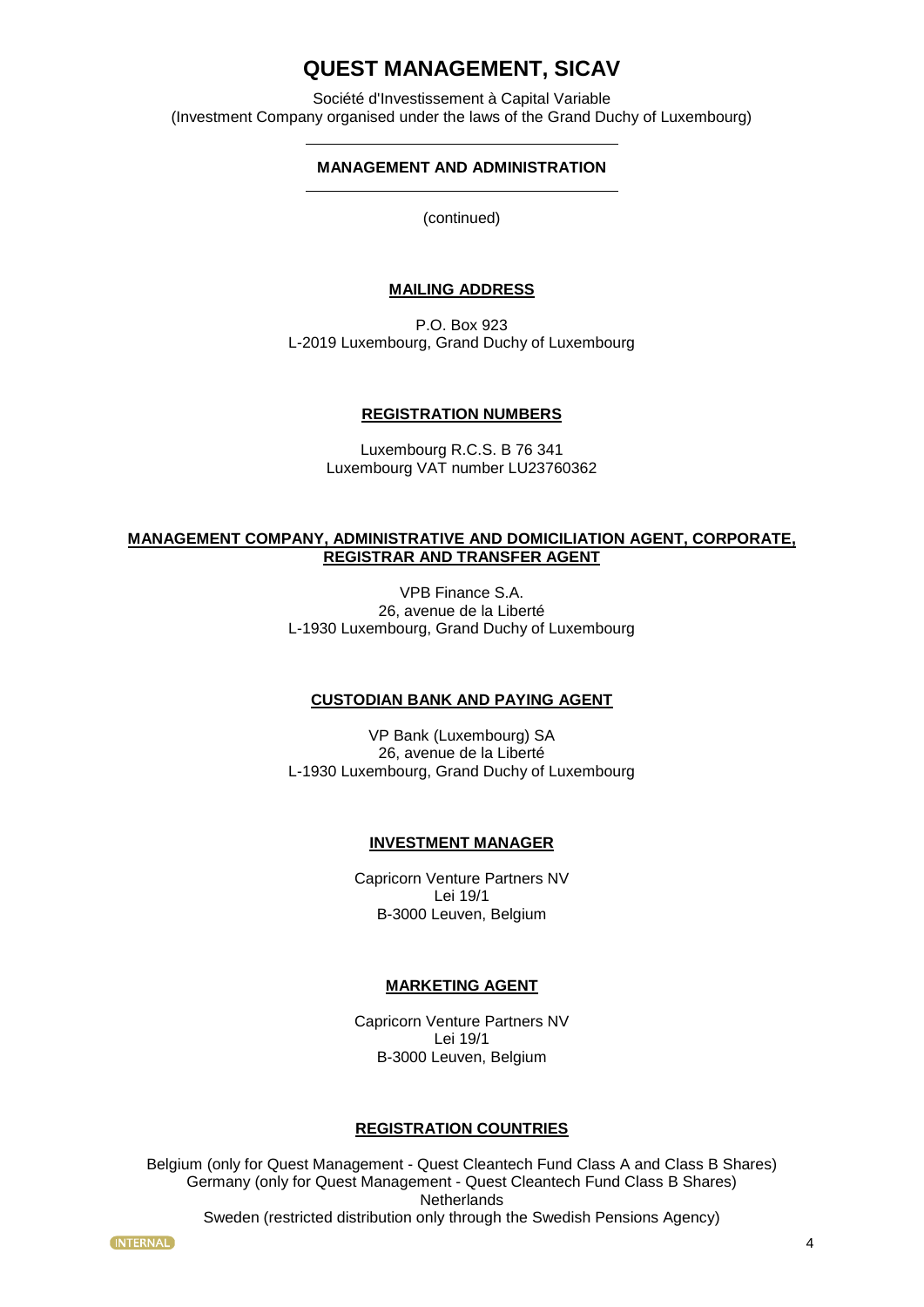Société d'Investissement à Capital Variable (Investment Company organised under the laws of the Grand Duchy of Luxembourg)

### **MANAGEMENT AND ADMINISTRATION**

(continued)

### **FINANCIAL AGENT (for Belgium)**

CACEIS Belgium S.A. Avenue du Port 86 C b320 B-1000 Brussels, Belgium

### **INFORMATION AGENT (for Germany)**

CACEIS Bank Deutschland GmbH Lilienthalallee 34-36 D-80939 Munich, Germany

### **CABINET DE RÉVISION AGRÉÉ**

Deloitte Audit *Société à responsabilité limitée* 560, rue de Neudorf L-2220 Luxembourg, Grand Duchy of Luxembourg

### **LEGAL ADVISOR**

Elvinger, Hoss & Prussen 2, place Winston Churchill L-1340 Luxembourg, Grand Duchy of Luxembourg

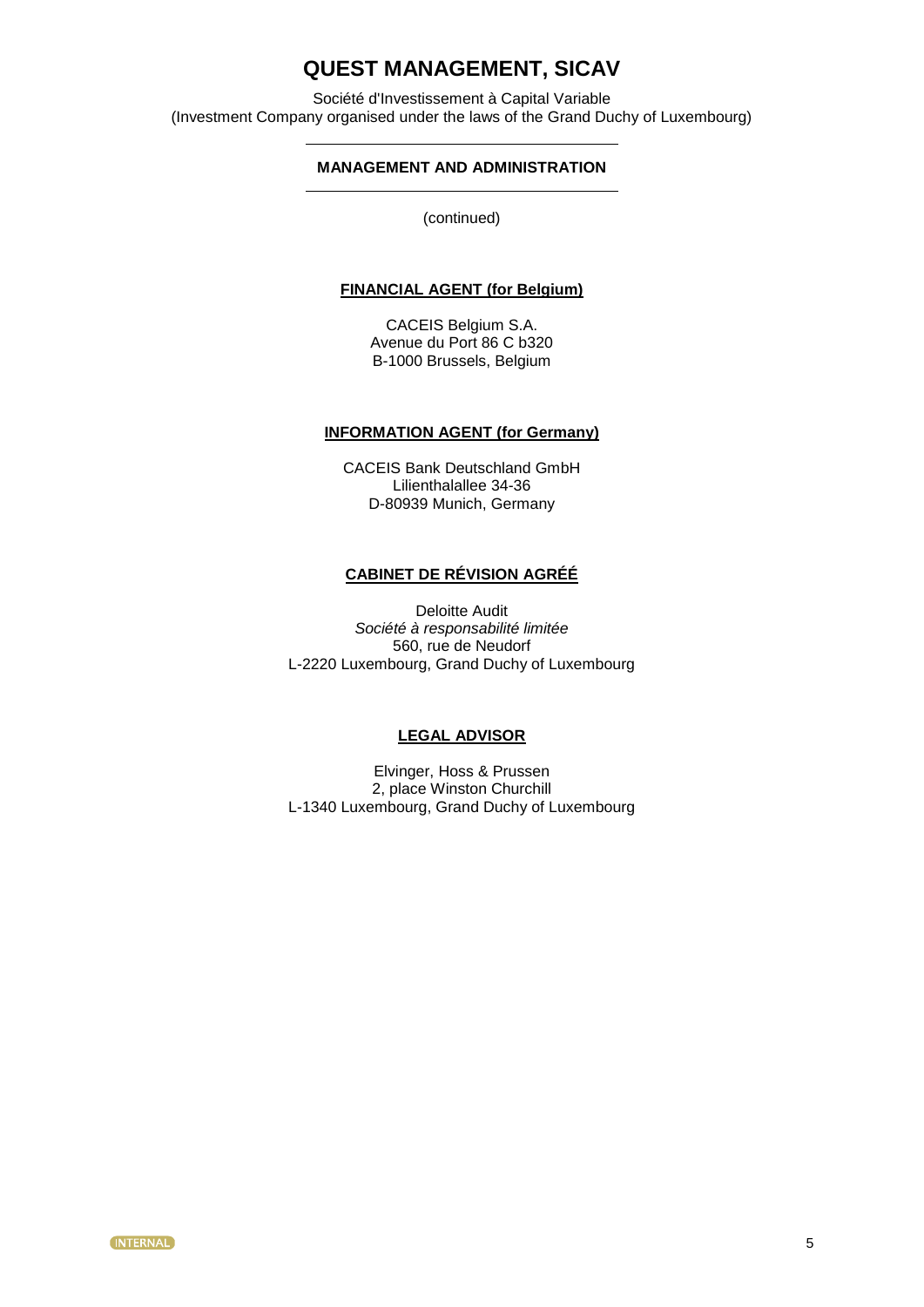Société d'Investissement à Capital Variable (Investment Company organised under the laws of the Grand Duchy of Luxembourg)

### **STATEMENT OF NET ASSETS**

### **As of 30 June 2015**

|                                               | Quest Management<br>- Quest Cleantech<br>Fund<br>(in EUR) | Combined<br>(in EUR)     |
|-----------------------------------------------|-----------------------------------------------------------|--------------------------|
| <b>ASSETS</b>                                 |                                                           |                          |
|                                               |                                                           |                          |
| Securities portfolio (at cost)                | 24,786,202.63                                             | 24,786,202.63            |
| Unrealised appreciation/depreciation (-)      | 6,004,864.80                                              | 6,004,864.80             |
|                                               |                                                           |                          |
| Securities portfolio at market value          | 30,791,067.43                                             | 30,791,067.43            |
|                                               |                                                           |                          |
| Cash at banks<br>Receivables on subscriptions | 4,076,659.76<br>9,999.98                                  | 4,076,659.76<br>9,999.98 |
| Receivables on dividends                      | 33,625.17                                                 | 33,625.17                |
| Other assets                                  | 4,017.79                                                  | 4,017.79                 |
|                                               |                                                           |                          |
| <b>TOTAL ASSETS</b>                           | 34,915,370.13                                             | 34,915,370.13            |
| <b>LIABILITIES</b>                            |                                                           |                          |
| Payables on redemptions                       | $-1,548.92$                                               | $-1,548.92$              |
| Accrued expenses                              | $-39,939.71$                                              | $-39,939.71$             |
|                                               |                                                           |                          |
| <b>TOTAL LIABILITIES</b>                      | $-41,488.63$                                              | $-41,488.63$             |
| <b>NET ASSETS</b>                             | 34,873,881.50                                             | 34,873,881.50            |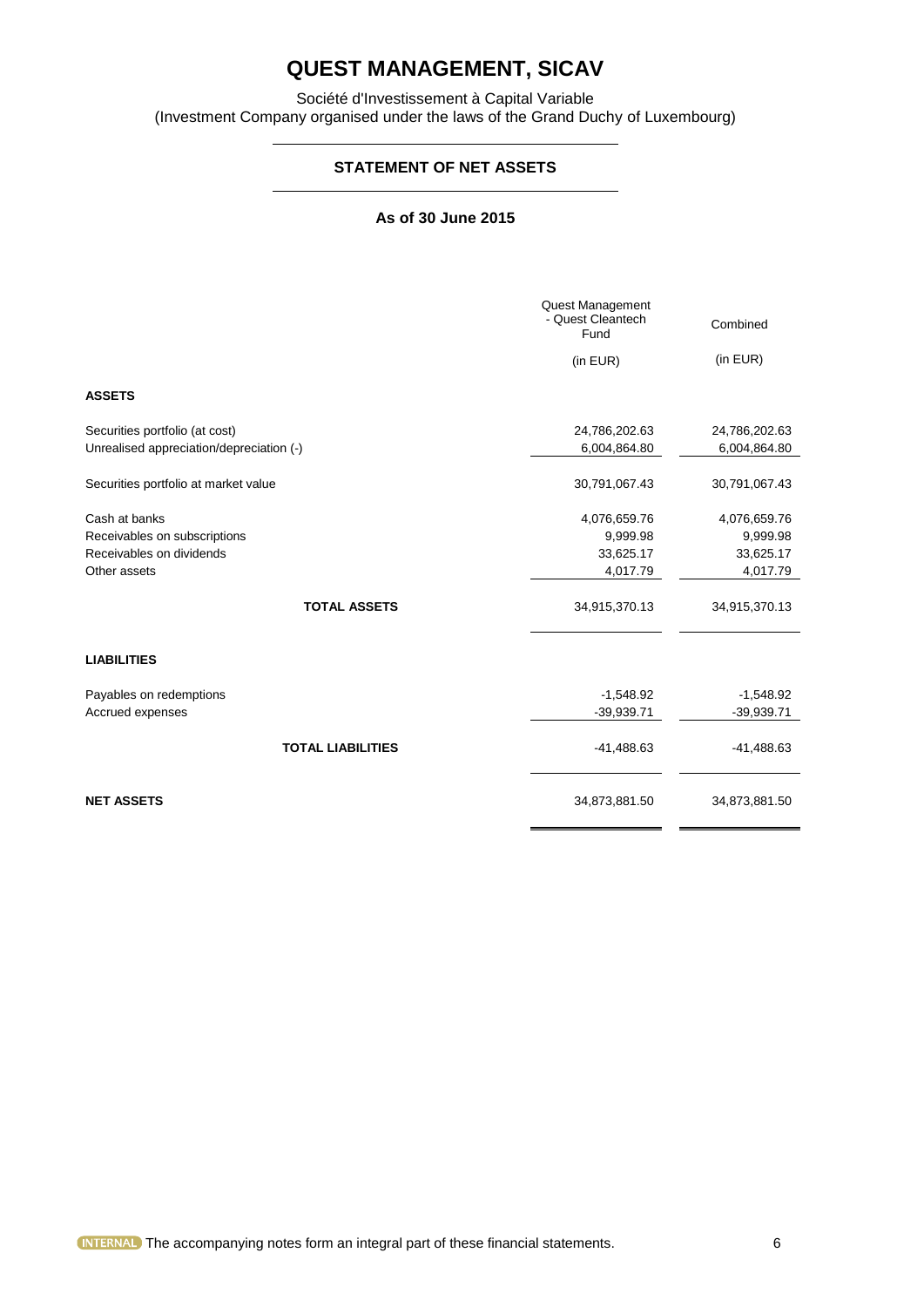Société d'Investissement à Capital Variable (Investment Company organised under the laws of the Grand Duchy of Luxembourg)

### **STATEMENT OF OPERATIONS**

### **For the year/period ended 30 June 2015**

|                                                                                | Quest Management<br>- Quest Cleantech<br>Fund | Combined      |
|--------------------------------------------------------------------------------|-----------------------------------------------|---------------|
|                                                                                | (in EUR)                                      | (in EUR)      |
| <b>INCOME</b>                                                                  |                                               |               |
| Dividends, net                                                                 | 359,923.44                                    | 359,923.44    |
| Other income                                                                   | 25,698.62                                     | 25,698.62     |
| <b>TOTAL INCOME</b>                                                            | 385,622.06                                    | 385,622.06    |
| <b>EXPENSES</b>                                                                |                                               |               |
| Performance fees                                                               | $-267,427.13$                                 | $-267,427.13$ |
| Investment advisory and management fees                                        | $-80,035.55$                                  | $-80,035.55$  |
| Administration fees                                                            | $-6,200.00$                                   | $-6,200.00$   |
| Custodian and management company fees                                          | $-52,327.95$                                  | $-52,327.95$  |
| Subscription tax                                                               | $-8,190.99$                                   | $-8,190.99$   |
| Professional expenses                                                          | $-8,264.99$                                   | $-8,264.99$   |
| <b>Transaction costs</b>                                                       | $-35,201.98$                                  | $-35,201.98$  |
| Other charges                                                                  | $-21,670.93$                                  | $-21,670.93$  |
| <b>TOTAL EXPENSES</b>                                                          | -479,319.52                                   | -479,319.52   |
| <b>NET INCOME/LOSS (-) FROM INVESTMENTS</b>                                    | $-93,697.46$                                  | $-93,697.46$  |
| Net realised gain/loss (-) on foreign exchange                                 | 539.01                                        | 539.01        |
| Net realised gain/loss (-) on sales of securities                              | 1,974,651.64                                  | 1,974,651.64  |
| NET REALISED PROFIT/LOSS (-) FOR THE YEAR/PERIOD                               | 1,881,493.19                                  | 1,881,493.19  |
| <b>NET CHANGE IN UNREALISED</b><br><b>APPRECIATION/DEPRECIATION (-)</b>        |                                               |               |
| - on foreign exchange                                                          | $-1,117.53$                                   | $-1,117.53$   |
| - on securities                                                                | 2,305,784.18                                  | 2,305,784.18  |
| <b>INCREASE/DECREASE (-) IN NET</b><br><b>ASSETS AS A RESULT OF OPERATIONS</b> | 4,186,159.84                                  | 4,186,159.84  |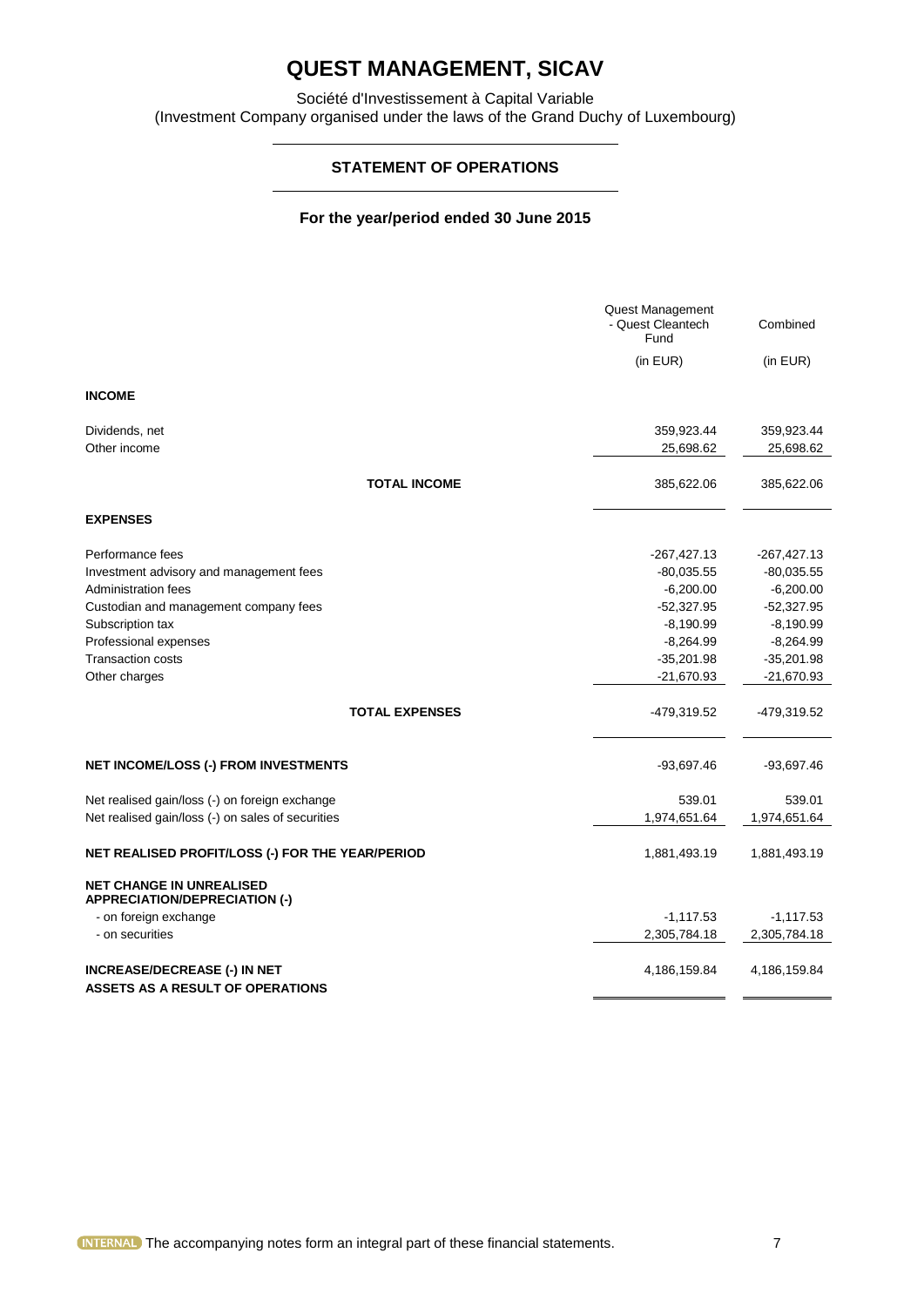Société d'Investissement à Capital Variable (Investment Company organised under the laws of the Grand Duchy of Luxembourg)

### **STATEMENT OF CHANGES IN NET ASSETS**

### **For the year/period ended 30 June 2015**

|                                                   | Quest Management<br>- Quest Cleantech<br>Fund | Combined        |
|---------------------------------------------------|-----------------------------------------------|-----------------|
|                                                   | (in EUR)                                      | (in EUR)        |
| <b>NET ASSETS</b><br>Beginning of the year/period | 24,165,951.09                                 | 24,165,951.09   |
| <b>CHANGES FROM INVESTMENT ACTIVITIES</b>         |                                               |                 |
| Increase/decrease (-) in net assets as a result   |                                               |                 |
| of operations for the year/period                 | 4,186,159.84                                  | 4,186,159.84    |
| <b>CHANGES FROM CAPITAL TRANSACTIONS</b>          |                                               |                 |
| Proceeds from shares issued                       | 8,576,526.44                                  | 8,576,526.44    |
| Payments for shares redeemed                      | $-2,054,755.87$                               | $-2,054,755.87$ |
|                                                   | 6,521,770.57                                  | 6,521,770.57    |
| <b>NET ASSETS</b><br>End of the year/period       | 34,873,881.50                                 | 34,873,881.50   |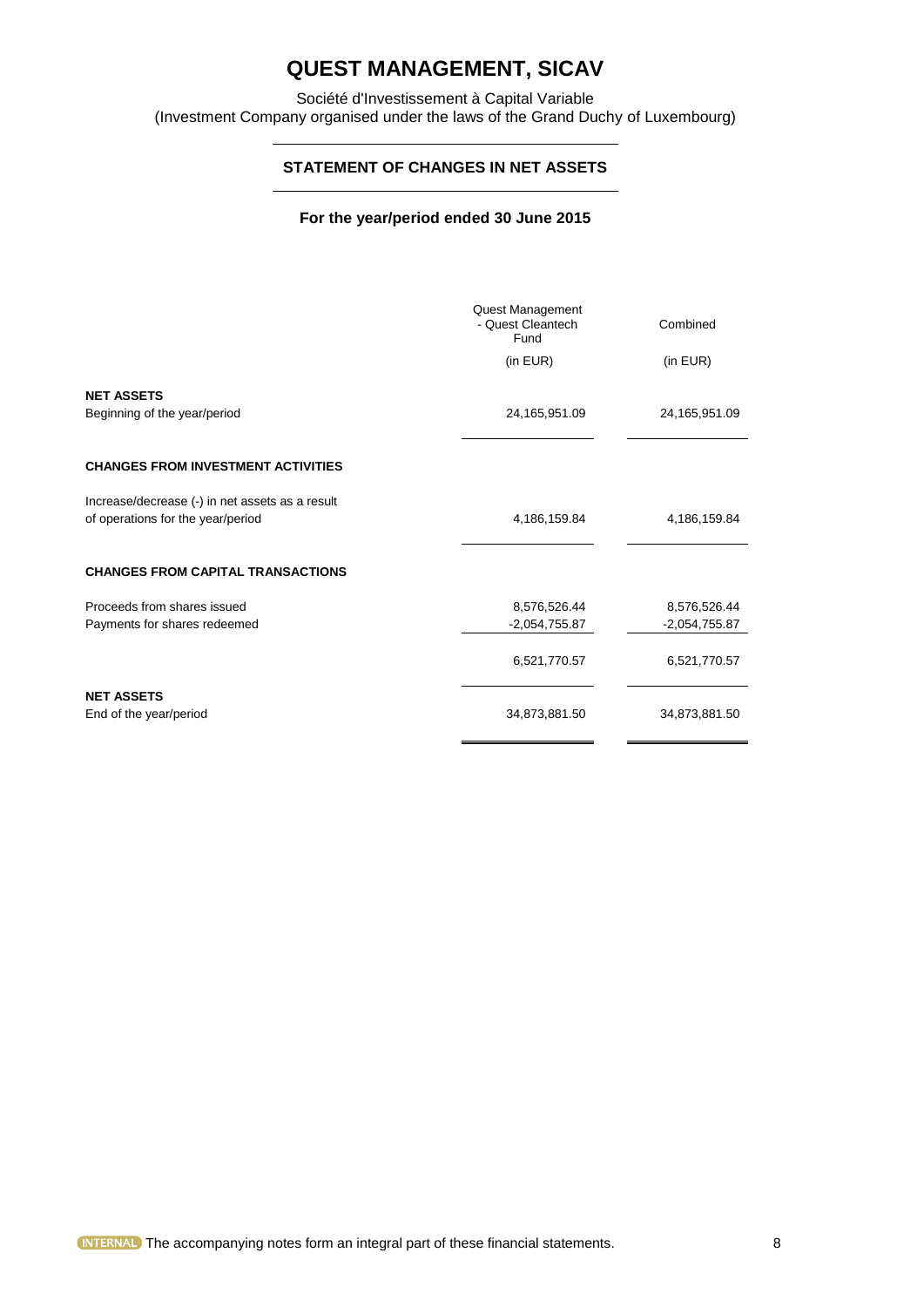Société d'Investissement à Capital Variable (Investment Company organised under the laws of the Grand Duchy of Luxembourg)

### **CHANGES IN THE NUMBER OF SHARES OUTSTANDING**

### **As of 30 June 2015**

|                                                            | Quest Management - Quest Cleantech Fund |             |               |
|------------------------------------------------------------|-----------------------------------------|-------------|---------------|
|                                                            | Class A EUR                             | Class B EUR | Class C EUR   |
| Number of shares at the beginning of the year/period       | 41,379.6268                             | 17,397.6891 | 77,471.2233   |
| Number of shares issued                                    | 5,482.9628                              | 11.942.0807 | 16,795.9729   |
| Number of shares redeemed                                  | -6,360.7627                             | -1.300.5736 | $-2,682.0000$ |
| Number of shares outstanding at the end of the year/period | 40,501.8269                             | 28,039.1962 | 91,585.1962   |

|                                                            | Class I EUR $1$ | Class R EUR $1$ |
|------------------------------------------------------------|-----------------|-----------------|
| Number of shares at the beginning of the year/period       | ۰               |                 |
| Number of shares issued<br>Number of shares redeemed       | 11,867.6019     | 528,0000        |
| Number of shares outstanding at the end of the year/period | 11,867.6019     | 528,0000        |

 $<sup>1</sup>$  These share classes were launched on 31 March 2015</sup>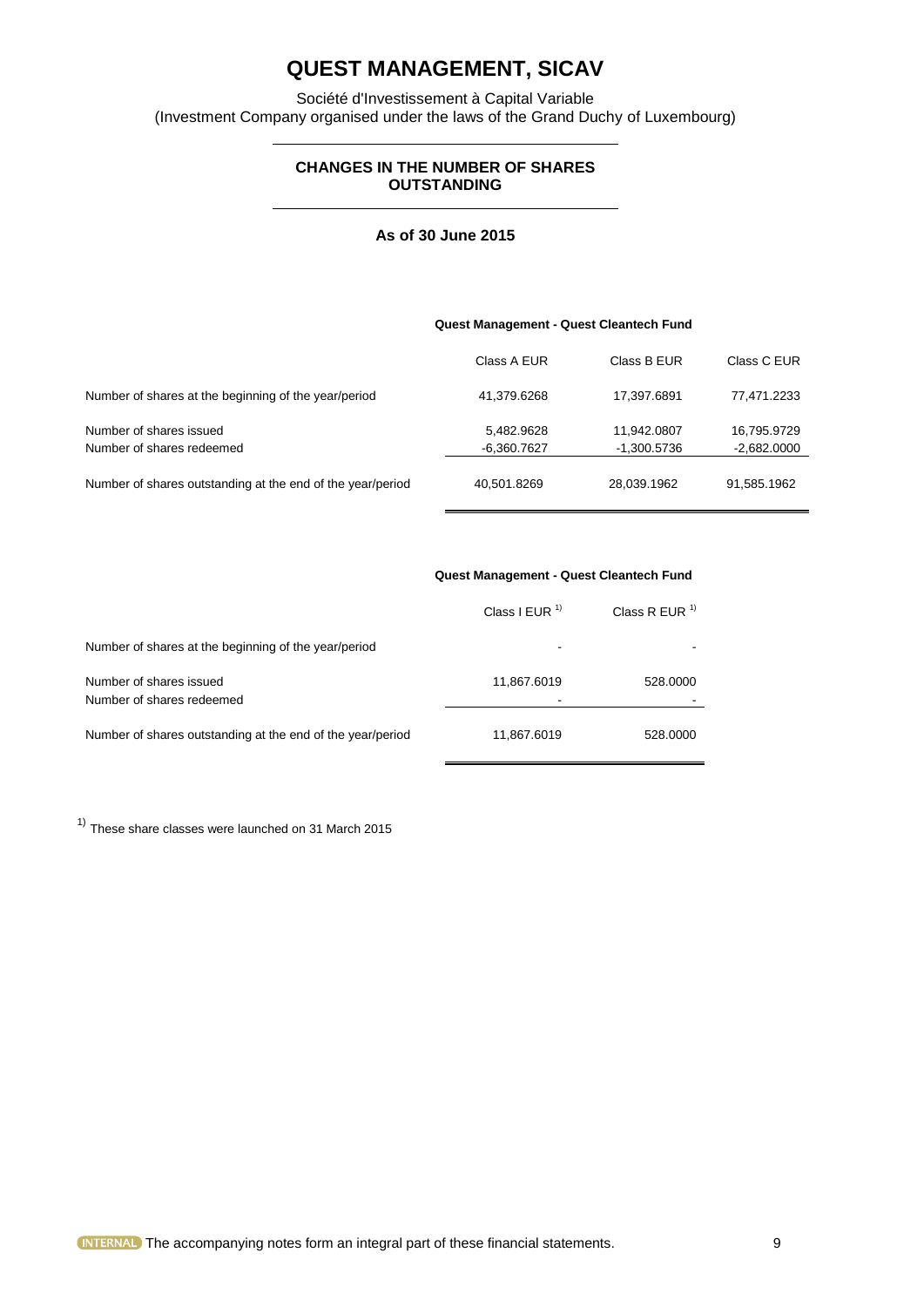Société d'Investissement à Capital Variable (Investment Company organised under the laws of the Grand Duchy of Luxembourg)

### **STATISTICAL INFORMATION**

|                                                                      | 30 June 2015  | 31 December 2014 | 31 December 2013 |
|----------------------------------------------------------------------|---------------|------------------|------------------|
| <b>Total Fund</b><br>Net Assets of the Fund (in EUR)                 | 34,873,881.50 | 24,165,951.09    | 15,317,805.98    |
| Quest Management - Quest Cleantech Fund<br>Total net assets (in EUR) | 34,873,881.50 | 24,165,951.09    | 15,317,805.98    |
| <b>Class A EUR</b>                                                   |               |                  |                  |
| Shares outstanding                                                   | 40,501.8269   | 41,379.6268      | 53,744.2425      |
| Net asset value per share (in share class currency)                  | 186.77        | 162.29           | 152.46           |
| <b>Class B EUR</b>                                                   |               |                  |                  |
| Shares outstanding                                                   | 28,039.1962   | 17,397.6891      | 13,878.2740      |
| Net asset value per share (in share class currency)                  | 209.18        | 176.38           | 164.24           |
| <b>Class C EUR</b>                                                   |               |                  |                  |
| Shares outstanding                                                   | 91,585.1962   | 77,471.2233      | 28,251.6596      |
| Net asset value per share (in share class currency)                  | 220.78        | 185.64           | 171.48           |
| Class I EUR $1$                                                      |               |                  |                  |
| Shares outstanding                                                   | 11,867.6019   |                  |                  |
| Net asset value per share (in share class currency)                  | 98.76         |                  |                  |
| Class R EUR $1$                                                      |               |                  |                  |
| Shares outstanding                                                   | 528.0000      |                  |                  |
| Net asset value per share (in share class currency)                  | 98.61         |                  |                  |

 $<sup>1</sup>$  These share classes were launched on 31 March 2015</sup>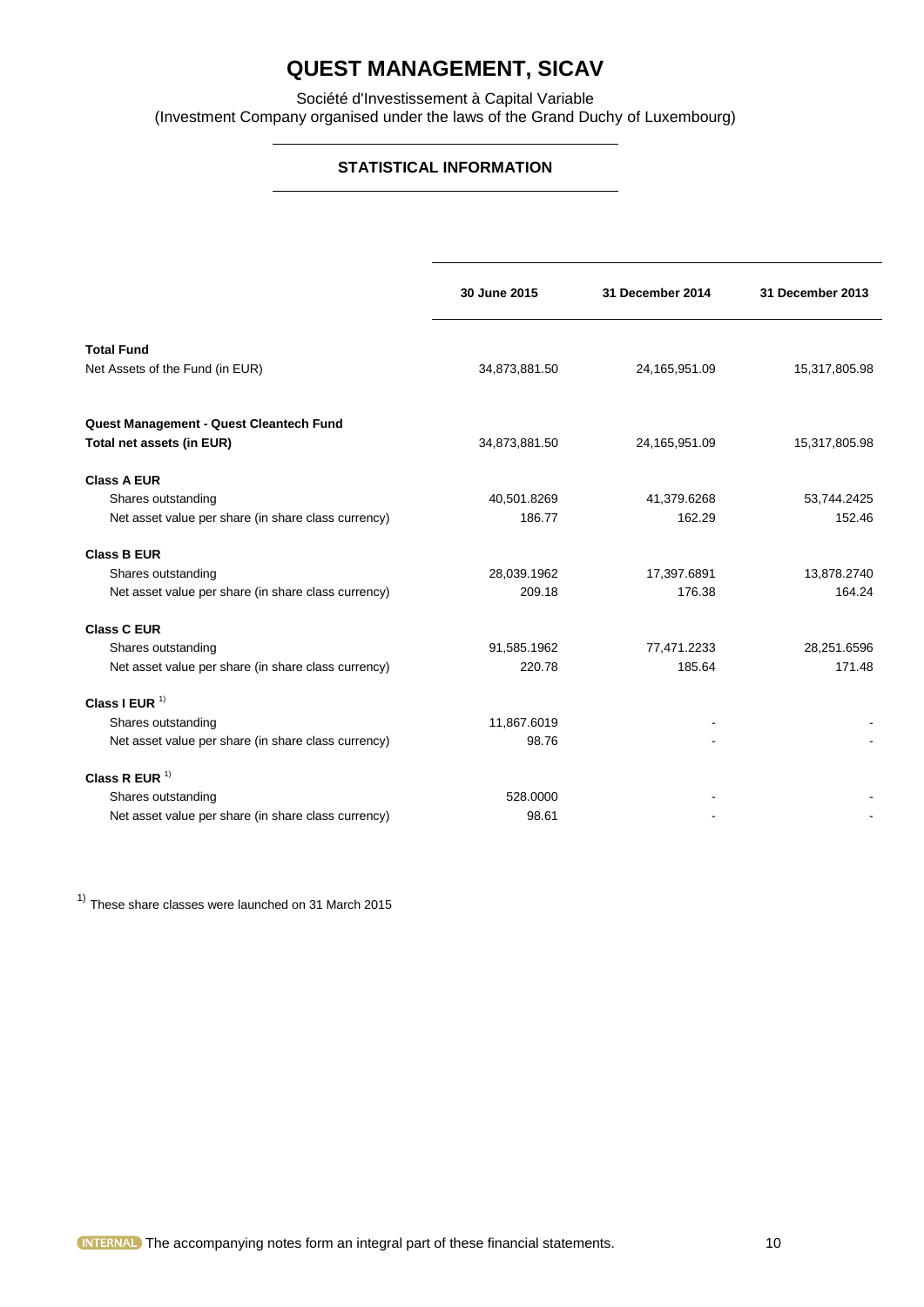Société d'Investissement à Capital Variable (Investment Company organised under the laws of the Grand Duchy of Luxembourg)

### **QUEST MANAGEMENT - QUEST CLEANTECH FUND**

### **Securities Portfolio as 30 June 2015** (in EUR)

Transferable securities admitted to an official stock exchange listing **Shares** 

|            | Nominal Value/ |                                                                          |                     | $%$ of            |
|------------|----------------|--------------------------------------------------------------------------|---------------------|-------------------|
| Currency   | Quantity       | Description                                                              | <b>Market Value</b> | <b>Net Assets</b> |
| <b>EUR</b> | 59,000         | AALBERTS INDUSTRIES NV                                                   | 1,571,760.00        | 4.51              |
| <b>EUR</b> | 34.000         | <b>ANDRITZ AG</b>                                                        | 1,688,100.00        | 4.84              |
| <b>EUR</b> | 40,109         | <b>ARCADIS NV</b>                                                        | 989,489.03          | 2.84              |
| <b>EUR</b> | 15,000         | <b>BERTRANDT AG</b>                                                      | 1,766,250.00        | 5.06              |
| <b>EUR</b> | 87,000         | <b>CENIT AG</b>                                                          | 1,326,750.00        | 3.80              |
| <b>EUR</b> | 15,452         | <b>CFE SA</b>                                                            | 1,722,125.40        | 4.94              |
| <b>USD</b> | 13,000         | <b>CLARCOR INC</b>                                                       | 726,211.04          | 2.08              |
| <b>USD</b> | 18,500         | <b>FMC CORP</b>                                                          | 872,558.11          | 2.50              |
| <b>USD</b> | 36,500         | <b>HEXCEL CORP</b>                                                       | 1,629,478.20        | 4.67              |
| <b>EUR</b> | 41,300         | INIT INNOVATION IN TRAFFIC S                                             | 1,016,806.00        | 2.92              |
| <b>EUR</b> | 100,056        | JENSEN-GROUP NV                                                          | 1,965,099.84        | 5.63              |
| <b>EUR</b> | 58,118         | <b>KENDRION</b>                                                          | 1,523,272.78        | 4.37              |
| <b>CHF</b> | 388            | LEM HLDG SA                                                              | 267,721.12          | 0.77              |
| <b>EUR</b> | 15,000         | MAYER-MELNHOF KARTON AG                                                  | 1,520,250.00        | 4.36              |
| <b>EUR</b> | 25,000         | <b>MELEXIS NV</b>                                                        | 1,300,000.00        | 3.73              |
| <b>SEK</b> | 45,000         | NIBE INDUSTRIER -B-                                                      | 1,094,662.36        | 3.14              |
| <b>USD</b> | 26,000         | PERKINELMER INC                                                          | 1,228,398.10        | 3.52              |
| <b>EUR</b> | 47,002         | SAFT GROUPE SA                                                           | 1,645,070.00        | 4.72              |
| <b>EUR</b> | 4,500          | <b>SARTORIUS AG</b>                                                      | 750,375.00          | 2.15              |
| <b>EUR</b> | 21,000         | <b>SCHALTBAU HLDGS</b>                                                   | 957,600.00          | 2.75              |
| <b>GBP</b> | 12,535         | SPIRAX-SARCO ENGINEERING PLC                                             | 601,569.32          | 1.72              |
| <b>NOK</b> | 182,279        | TOMRA SYSTEMS ASA                                                        | 1,491,928.23        | 4.28              |
| <b>USD</b> | 26,000         | <b>TRIMBLE NAVIGATION LTD</b>                                            | 547,458.58          | 1.57              |
| <b>EUR</b> | 35,000         | <b>UMICORE</b>                                                           | 1,488,550.00        | 4.27              |
| <b>USD</b> | 13,000         | <b>WABTEC CORP</b>                                                       | 1,099,584.32        | 3.15              |
|            |                | Total transferable shares admitted to an official stock exchange listing | 30,791,067.43       | 88.29             |
|            |                | <b>TOTAL SECURITIES PORTFOLIO</b>                                        | 30,791,067.43       | 88.29             |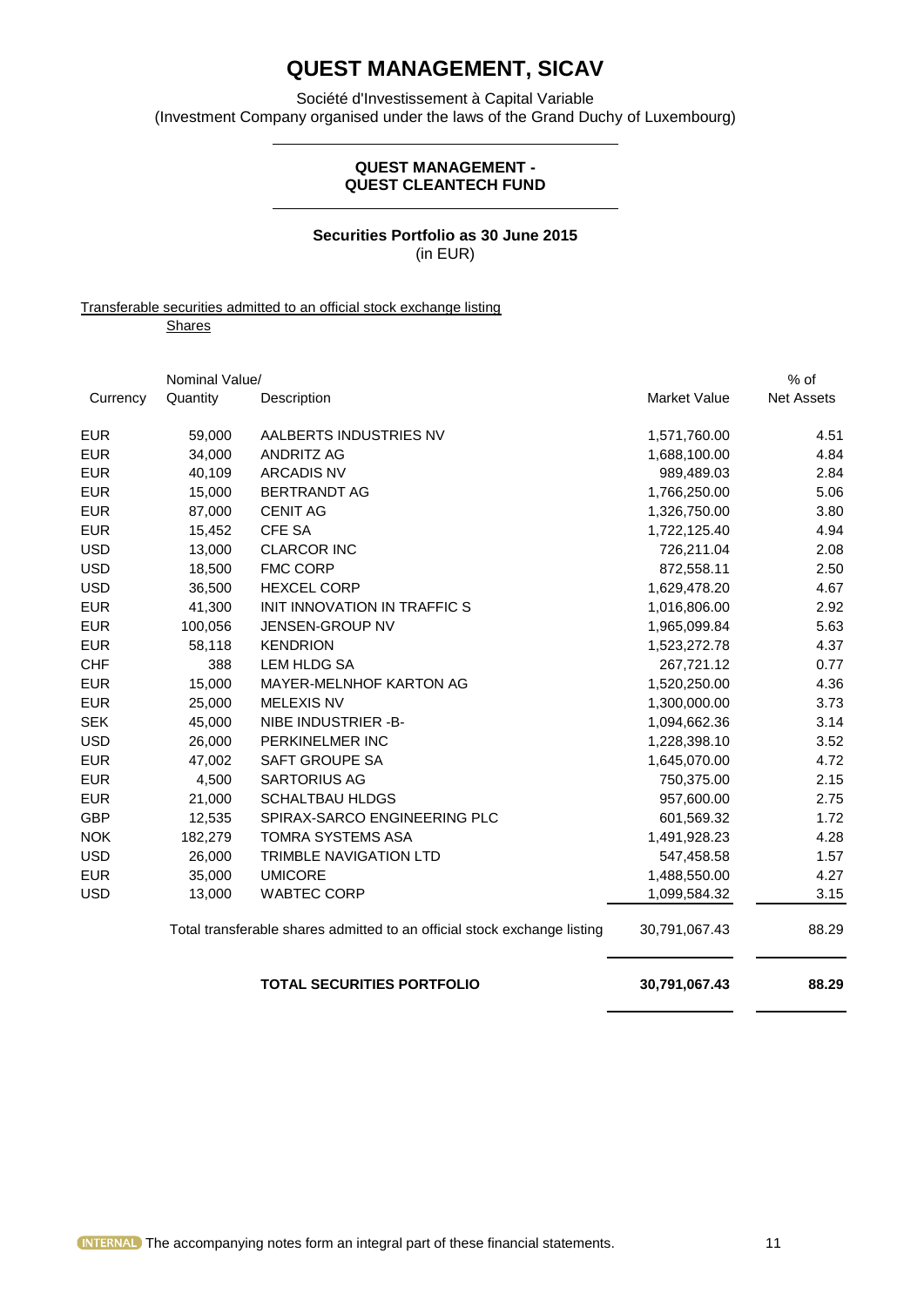Société d'Investissement à Capital Variable (Investment Company organised under the laws of the Grand Duchy of Luxembourg)

### **QUEST MANAGEMENT - QUEST CLEANTECH FUND**

### **Securities Portfolio as of 30 June 2015** (in EUR)

(continued)

## **Breakdown by country the country of the country of the country of the country of the country of the country of the country of the country of the country of the country of the country of the country of the country of the c** Net Assets Austria 9.20 Belgium 18.57<br>France 4.72 France 4.72 Germany 16.68 Netherlands 11.72 Norway 4.28 Sweden 3.14 Switzerland 0.77 United Kingdom 1.72 United States of America 17.49 **TOTAL 88.29**

| <b>Breakdown by currency</b> | % of<br><b>Net Assets</b> |
|------------------------------|---------------------------|
| <b>CHF</b>                   | 0.77                      |
| <b>EUR</b>                   | 60.89                     |
| <b>GBP</b>                   | 1.72                      |
| <b>NOK</b>                   | 4.28                      |
| <b>SEK</b>                   | 3.14                      |
| <b>USD</b>                   | 17.49                     |
| <b>TOTAL</b>                 | 88.29                     |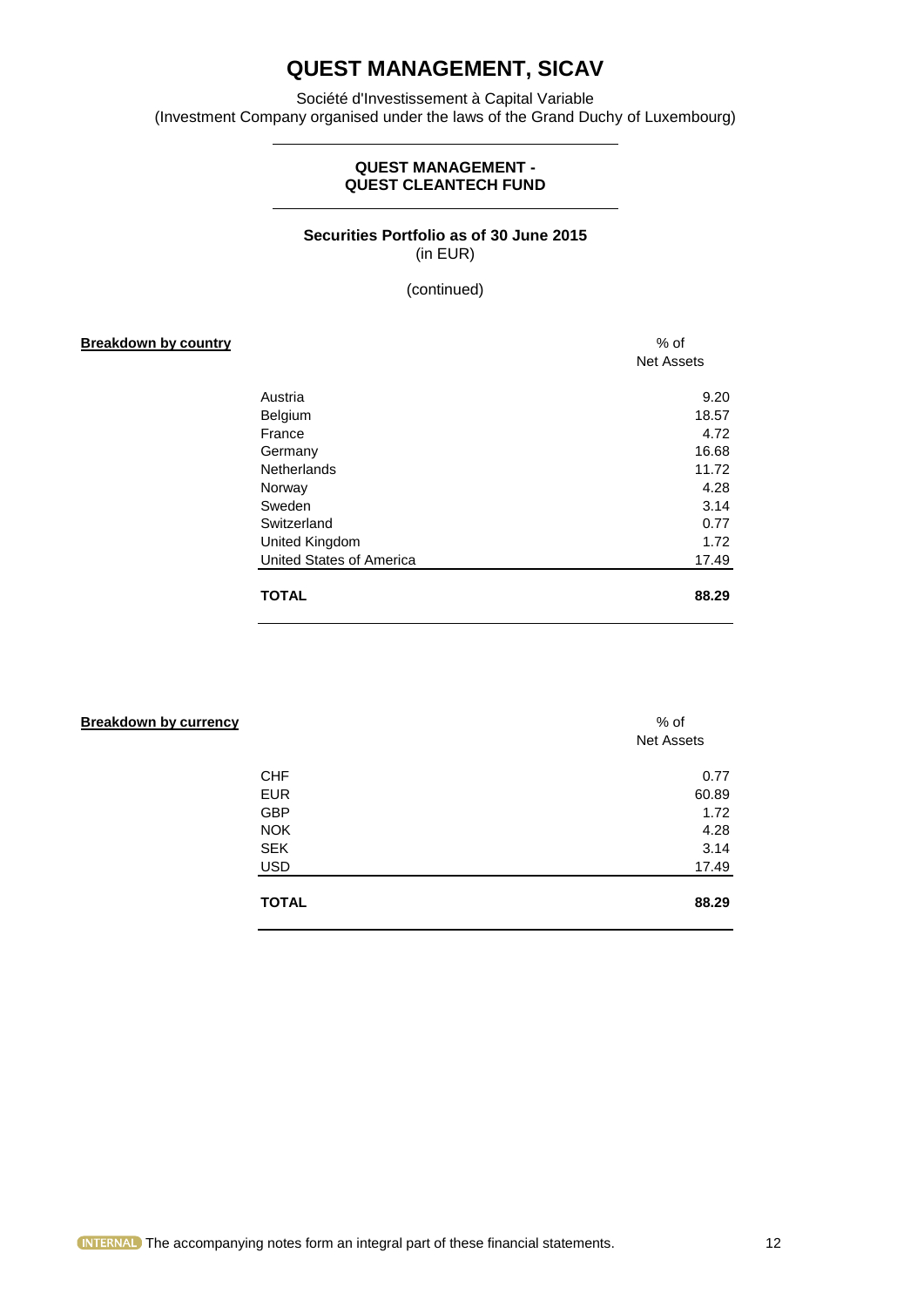Société d'Investissement à Capital Variable (Investment Company organised under the laws of the Grand Duchy of Luxembourg)

### **NOTES TO THE FINANCIAL STATEMENTS AS OF 30 JUNE 2015**

### **Note 1 General Information**

Quest Management, SICAV (the "Fund") incorporated on 16 June 2000 as a "Société Anonyme" qualifying as a "Société d'Investissement à Capital Variable" with multiple sub-funds and is governed by Part I of the amended Luxembourg law of 17 December 2010 on undertakings for collective investment (the "2010 Law"). It is established for an undetermined duration from the date of incorporation.

The Fund presently contains one sub-fund (the "Sub-Fund"):

 Quest Management – Quest Cleantech Fund Class A, B, C, I and R Shares, each available in EUR

The Board of Directors of the Fund has designated VPB Finance S.A. to act as Management Company for the Fund under the terms of the Management Company Services Agreement dated 1 April 2007, as last amended on 1 August 2014.

The Management Company is a public limited company ("Société Anonyme"). Its articles of incorporation have been amended on 20 June 2006 in order to allow it to act as a Management Company for undertakings for collective investment, currently in accordance with Chapter 15 of the 2010 Law; they have been amended on 1 August 2014 in order to allow it to act as alternative investment fund manager in accordance with the law of 12 July 2013. It exists for an unlimited period of time. As such, the Management Company will perform and render without limitation: (i) investment management services, (ii) administrative agency, corporate and domiciliary agency, registrar and transfer agency services, and (iii) marketing, principal distribution and sales services.

VPB Finance S.A. also acts as Management Company for other undertakings for collective investments. The names of the other undertakings for collective investments are available upon request from the Management Company.

### **Note 2**

### **Summary of significant accounting policies**

The financial statements of the Fund are prepared in accordance with generally accepted accounting policies and Luxembourg regulations relating to undertakings for collective investments. The combined financial statements are expressed in EUR and are presented for information purposes only.

### a) Foreign currency translation

Investments as well as other assets and liabilities stated in foreign currencies are translated at the exchange rates prevailing as at the date of the report (please refer to Note 9). The costs of investments are at historical exchange rates. Transactions in foreign currency during the year are translated at the rates prevailing at the date of transaction. Realised and net change in unrealised exchange gains and losses, if any, are recorded in the statement of operations.

b) Investments

Securities or money market instruments admitted to official listing on a stock exchange or which are traded on another regulated market which operates regularly and is recognised and open to the public in Europe (including the EU countries) or North or South America, Asia, Australia, New Zealand or Africa are valued on the basis of the last known price. If the same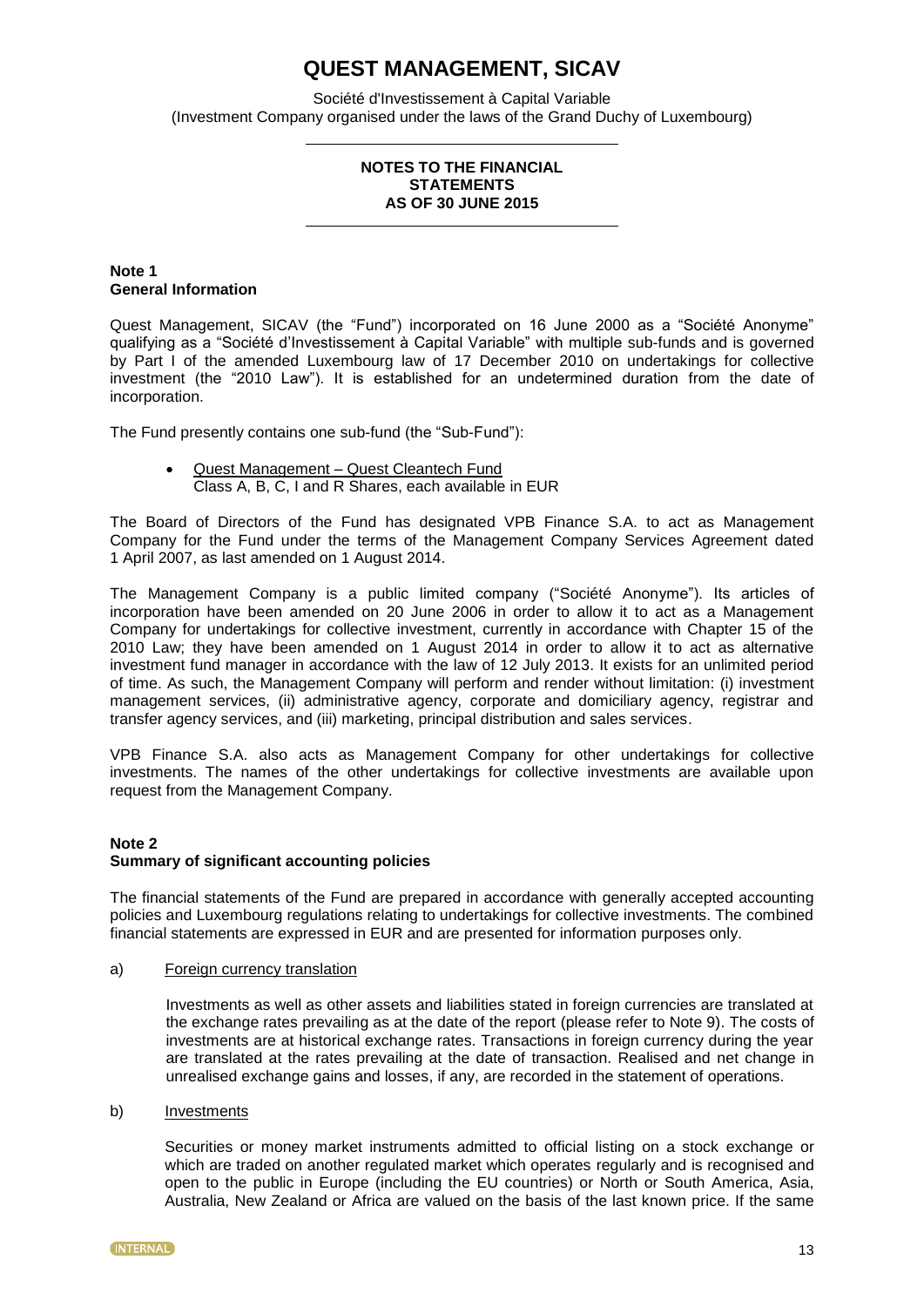Société d'Investissement à Capital Variable (Investment Company organised under the laws of the Grand Duchy of Luxembourg)

### **NOTES TO THE FINANCIAL STATEMENTS AS OF 30 JUNE 2015**

(continued)

security or instrument is quoted on different markets, the quotation of the main market for this security or instrument will be used. If there is no relevant quotation or if the quotations are not representative of the fair value, the evaluation will be done in good faith by the Board of Directors of the Fund or its delegate with a view to establishing the probable sales price for such securities or instruments.

The cost of investments sold is determined on the basis of the weighted average price method.

### c) Income recognition

Interest income is accounted for on an accrual basis.

Dividends are accrued on the date upon which the relevant security becomes ex-dividend, to the extent information thereon is reasonably available to the Sub-Fund. These are accounted for net of any applicable withholding taxes in the relevant country.

### **Note 3 Net asset value**

#### a) Computation

The net asset value per share is expressed in the currency of the relevant Sub-Fund and is determined on each Luxembourg banking business day, by dividing the net assets of the relevant Sub-Fund by the number of shares issued and outstanding in the relevant Sub-Fund.

b) Redemption of shares

Each shareholder of a Sub-Fund has the right to request at any time the redemption of his/her shares at an amount equal to the net asset value of the relevant Sub-Fund as described in the preceding paragraph.

For its Sub-Fund, the Fund may temporarily suspend the calculation of the net asset value per share, the redemption and the conversion of shares under certain well-defined circumstances as disclosed in the Prospectus of the Fund.

### **Note 4 Investment management fees**

The Fund pays to the Investment Manager a fixed management fee, payable quarterly in arrears and determined in the Investment Management Agreement dated 1 April 2013, as follows:

Quest Management – Quest Cleantech Fund (until 23 March 2015)  $p_{\text{on}}$  (performance fees only)

| $\overline{\phantom{0}}$ | Class A Shares | none (performance rees only);                                        |
|--------------------------|----------------|----------------------------------------------------------------------|
| $\overline{\phantom{0}}$ | Class B Shares | 1.25% p.a. of the respective Sub-Fund's class of share's average net |
|                          |                | asset value during the relevant month;                               |
| $\overline{\phantom{0}}$ | Class C Shares | 0.50% p.a. of the respective Sub-Fund's class of share's average net |
|                          |                | asset value during the relevant month;                               |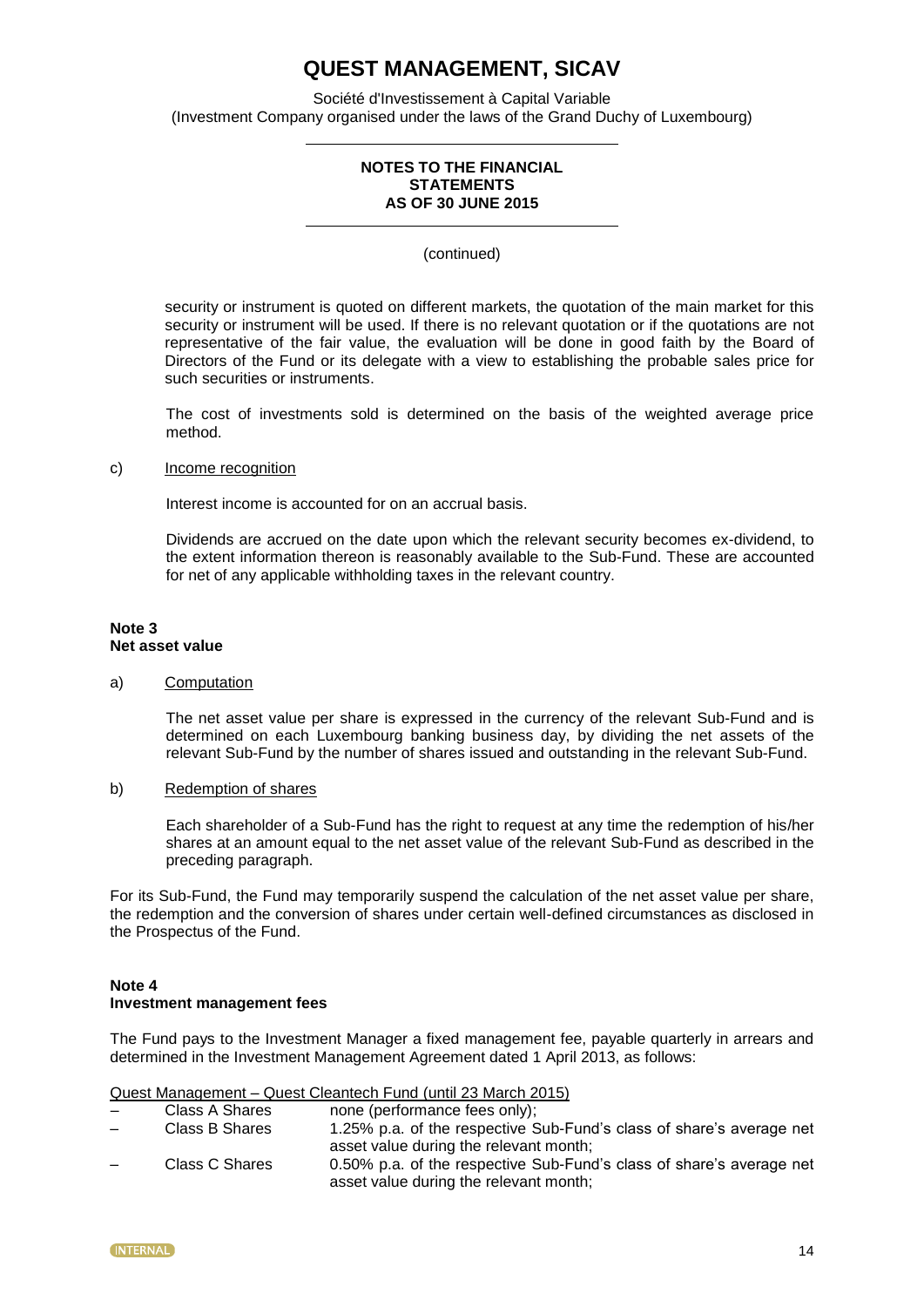Société d'Investissement à Capital Variable (Investment Company organised under the laws of the Grand Duchy of Luxembourg)

### **NOTES TO THE FINANCIAL STATEMENTS AS OF 30 JUNE 2015**

(continued)

Quest Management – Quest Cleantech Fund (since 24 March 2015)

| Class A Shares        | none (performance fees only);                                                                                   |
|-----------------------|-----------------------------------------------------------------------------------------------------------------|
| Class B Shares        | 1.25% p.a. of the respective Sub-Fund's class of share's average net<br>asset value during the relevant month;  |
| Class C Shares        | 0.625% p.a. of the respective Sub-Fund's class of share's average net<br>asset value during the relevant month; |
| <b>Class R Shares</b> | 1.25% p.a. of the respective Sub-Fund's class of share's average net<br>asset value during the relevant month;  |
| Class I Shares        | 0.625% p.a. of the respective Sub-Fund's class of share's average net<br>asset value during the relevant month; |

### **Note 5 Custodian and management company fees**

The commissions and fees for the Custodian Bank and the Management Company are calculated on the daily average net asset value of each month as defined in the Custodian Bank and Paying Agent Agreement with VP Bank (Luxembourg) SA dated 1 January 2012, as amended on 1 July 2013 and as defined in the Management Company Services Agreement with VPB Finance S.A. dated 1 April 2013 and are debited at the end of each month for the past month.

### **Note 6 Taxes**

In accordance with current Luxembourg law, the Fund is not subject to any tax on income, capital gains tax or wealth tax. Moreover, no dividends distributed by the Fund, if any, are subject to withholding tax.

Interest/dividend income may be subject to non-recoverable withholding tax in the country of origin. However, income collected by the Fund on securities in its portfolios may be subject to withholding tax which, in normal circumstances, cannot be reclaimed.

The Fund is only subject to the Luxembourg subscription tax ("taxe d'abonnement"), which is payable quarterly at the annual rate of 0.05%. The tax is calculated on the basis of the total net assets on the last day of each quarter. However no tax is levied on the asset value represented by shares held in other undertakings for collective investment falling under Luxembourg law.

### **Note 7 Performance fee**

In consideration for its services, the Investment Manager is entitled to receive from the Fund, when appropriate, a performance fee payable quarterly in arrears. The performance fee is accrued daily in the calculation of the net asset value per share, according to the performance fee structure set forth below.

For the Class A Shares of the Sub-Fund Quest Management – Quest Cleantech Fund, the Fund pays the Investment Manager a performance fee consisting of: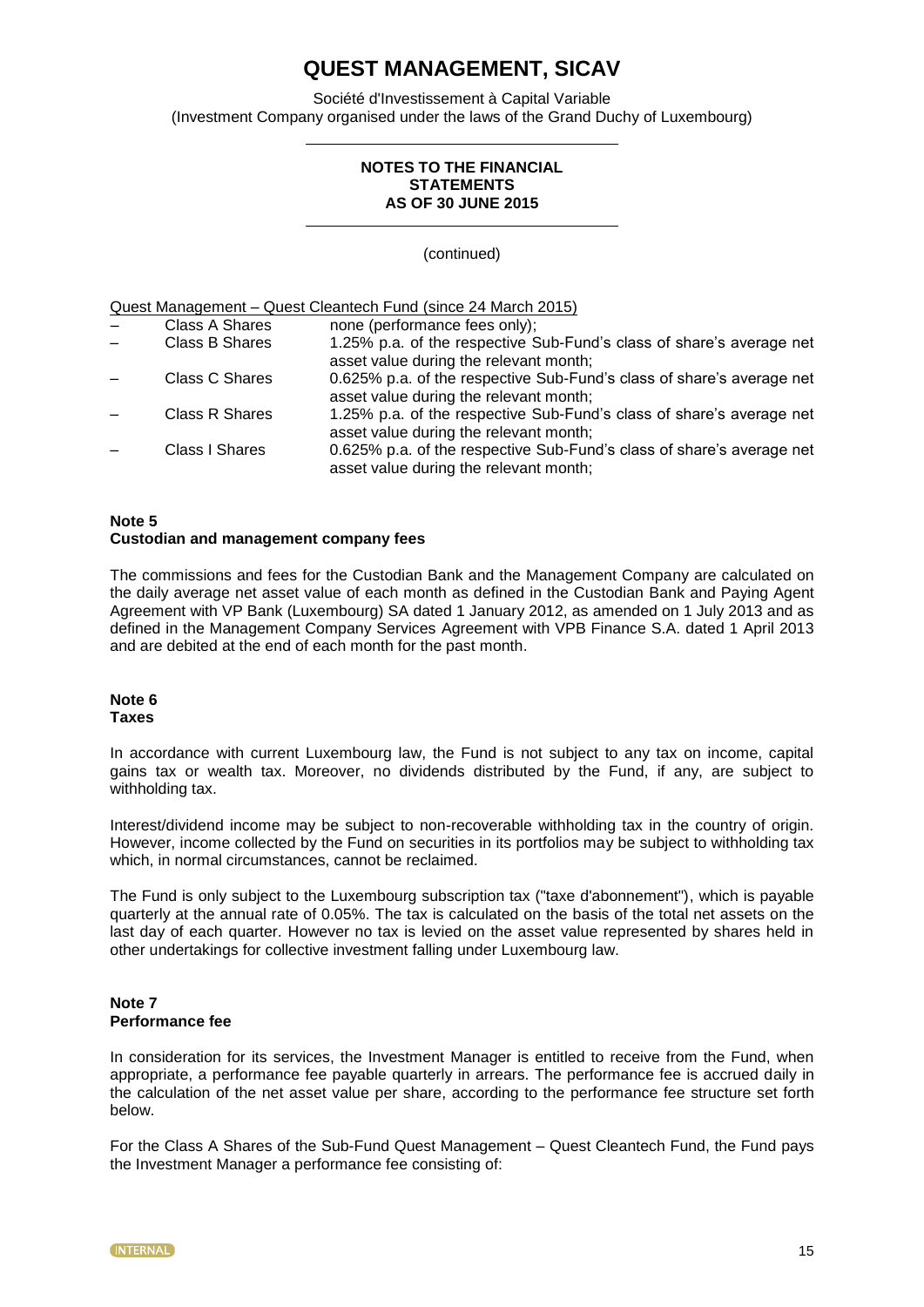Société d'Investissement à Capital Variable (Investment Company organised under the laws of the Grand Duchy of Luxembourg)

### **NOTES TO THE FINANCIAL STATEMENTS AS OF 30 JUNE 2015**

(continued)

- 20% of the net realised and unrealised appreciation, if any, in the net asset value of the Sub-Fund's shares which is in excess of the benchmark short interest rate, since beginning of current quarter, applied to the fully existing shares since the beginning of the quarter;
- 20% of the net realised and unrealised appreciation, if any, in the net asset value of the Sub-Fund's newly subscribed shares during the quarter which is in excess of the benchmark short interest rate since related subscription dates;
- the realised performance fee related to redemptions accrued before a quarter end will remain in the Sub-Fund.

The short interest rate is defined as EUR 3 months LIBOR.

For the Class A Shares of the Sub-Fund, the Fund does not pay the Investment Manager a quarterly fee unless the Fund's return is higher than the benchmark interest rate for that particular quarter. A quarterly performance fee is only calculated when the performance of the net asset value per share calculated on the basis of a rolling year is positive. Furthermore, the quarterly performance fee calculated per share may not exceed the performance of the net asset value per share calculated on the basis of a rolling year.

The performance fee is charged to the Fund on a quarterly basis and paid out of the assets of the Sub-Fund. The transfer will be executed by the Management Company.

In the case of the Class A Shares of the Sub-Fund, the Investment Manager may choose to waive all of its fee or any portion thereof at its absolute discretion for an indefinite period, in order to reduce the impact such fee may have on the performance of the Sub-Fund in instances where the Sub-Fund's net assets are of insufficient size.

There is no performance fee charged in relation to Class B, Class C, Class R and Class I Shares of the Sub-Fund.

### **Note 8 Transaction costs**

The transaction costs represent broker transaction fees in relation to the purchases and sales of securities and financial derivative instruments during the business year.

### **Note 9 Exchange rates**

Exchange rates used as of 30 June 2015:

| $1$ EUR = USD | 1.114166 | 1 EUR = $NOK$ | 8.766185 |
|---------------|----------|---------------|----------|
| 1 EUR = GBP   | 0.708464 | 1 EUR = $SEK$ | 9.245317 |
| $1$ EUR = CHF | 1.041300 |               |          |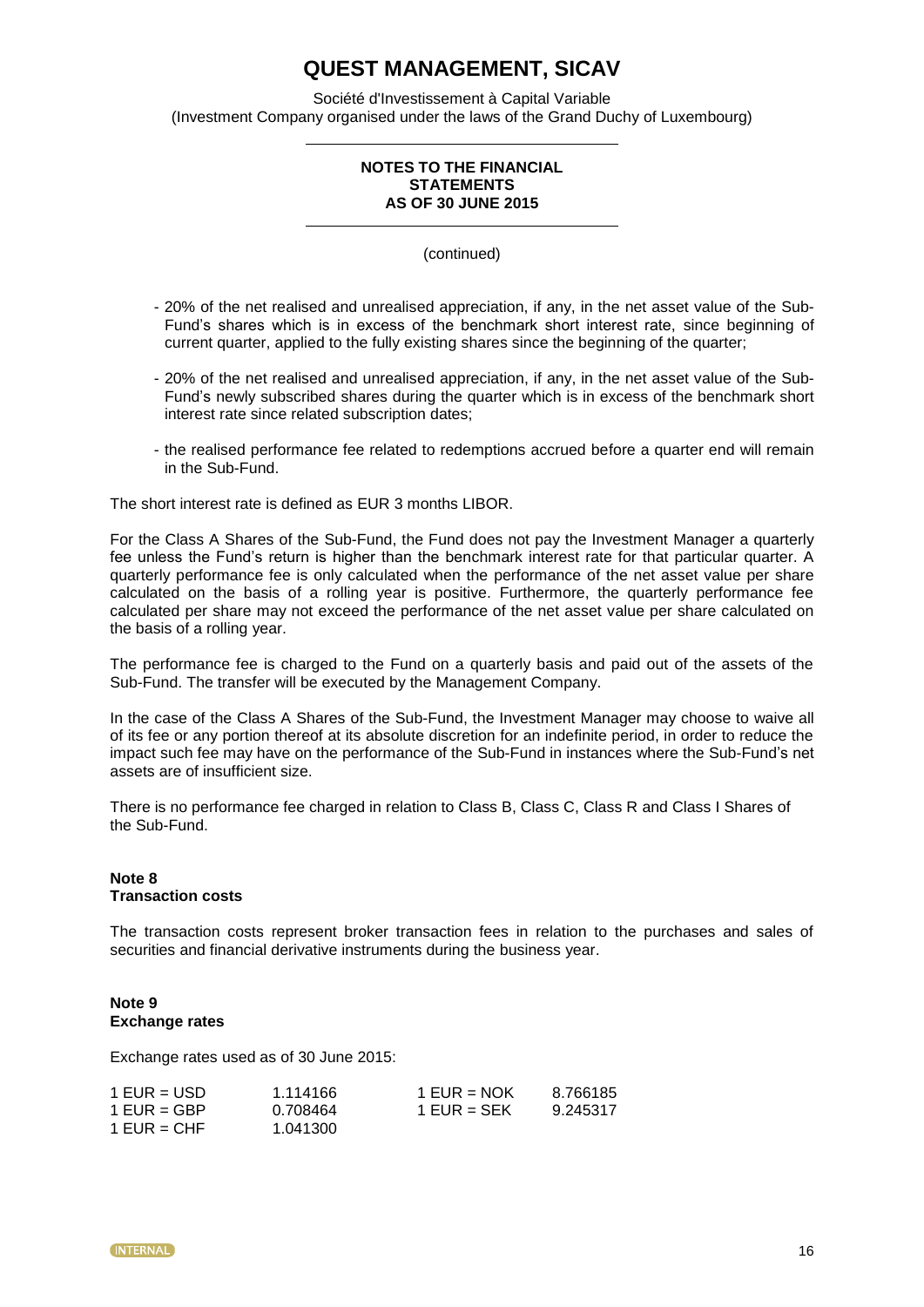Société d'Investissement à Capital Variable (Investment Company organised under the laws of the Grand Duchy of Luxembourg)

### **NOTES TO THE FINANCIAL STATEMENTS AS OF 30 JUNE 2015**

(continued)

### **Note 10 Related party transactions**

All transactions with related parties were entered into the ordinary course of business and under normal commercial terms. The related parties to the Fund are the Investment Manager and Marketing Agent. The fees for the related parties are described in Note 4 and Note 7.

As of the date of the report, the Sub-Fund had not invested in related parties and there were no significant shareholdings in the Fund by any member of the Board of Directors of the Fund.

### **Note 11 Changes in security portfolio**

Information about the changes that have occurred in the securities portfolio of the Sub-Fund during the business year can be obtained free of charges from the Management Company, Central Administration Agent, Corporate and Domiciliary Agent, Registrar and Transfer Agent and from the Custodian Bank and Paying Agent of the Fund.

### **Note 12 Significant events**

.

On 17 February 2015, the Board of Directors informed the shareholders about the change of the investment policy of the Sub-Fund, as such as the modification of the minimum initial investment and the investment management fee of the share class C.

On 18 March 2015, the Board of Directors resolved to launch two additional share classes in the Sub-Fund, I EUR and R EUR, on 31 March 2015 at an initial price of EUR 100.-.